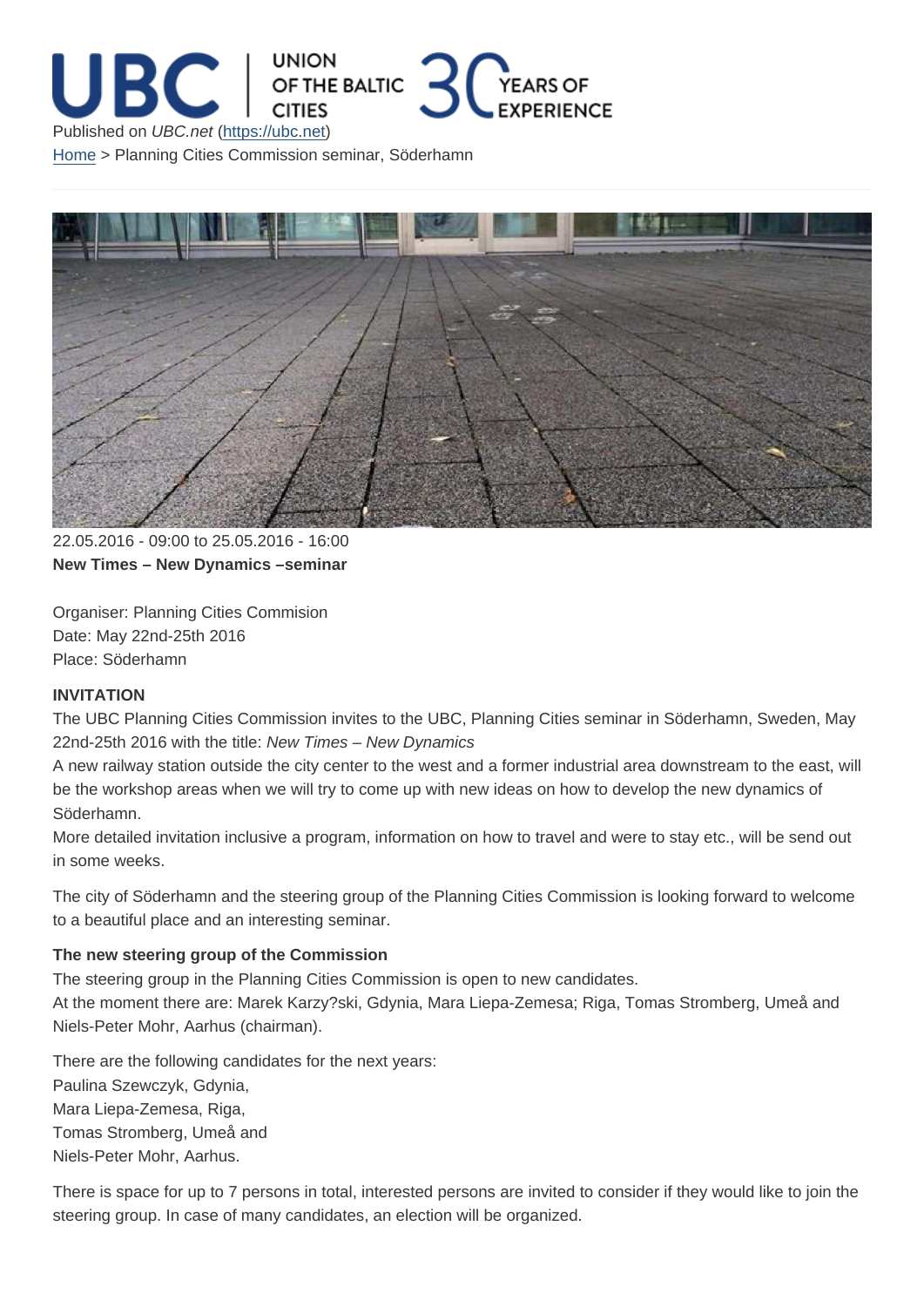they join – of cause - the seminars. Attending preparation meetings are paid by the commission budget. Attending seminars are paid individually.

The steering group appoint a chairman among its members. Furthermore, the Executive Board have asked the steering group to point out a communications officer.

The chairman or the communication officer can be asked to join different UBC-meeting, inclusive the General Conference. If there is money on the commission budget, these trip are paid, otherwise your city has to pay. All interested persons are kindly invited to mail Niels-Peter Mohr before April 1th. 2016, in case they are interested to join the steering group.

Contact details:

Niels-Peter Mohr, Head of Strategic Planning, Chairman of Planning Cities Commission, mobile: +45 2920 9469 email: npm@aarhus.dk [1]

Documents:

## Invitation [2] Union of the Baltic Cities

**Secretariat** Wa?y Jagiello?skie 1 80-853 Gda?sk Poland

tel. +48 58 301 09 17 tel. +48 58 301 91 23

E-mail to the UBC secretariat

[Old UBC website](mailto:info@ubc.net) 

[UnionoftheBalticC](http://archive.ubc.net)ities

[@UBC\\_BSR](https://www.facebook.com/UnionoftheBalticCities)

[Union of the B](https://twitter.com/UBC_BSR)altic Cities (UBC)

[UBC in Flickr](https://www.linkedin.com/company-beta/1361849/)

[Source URL:](https://www.flickr.com/photos/140292678@N08) https://ubc.net/ubc-events/planning-cities-commission-seminar-soderhamn Links